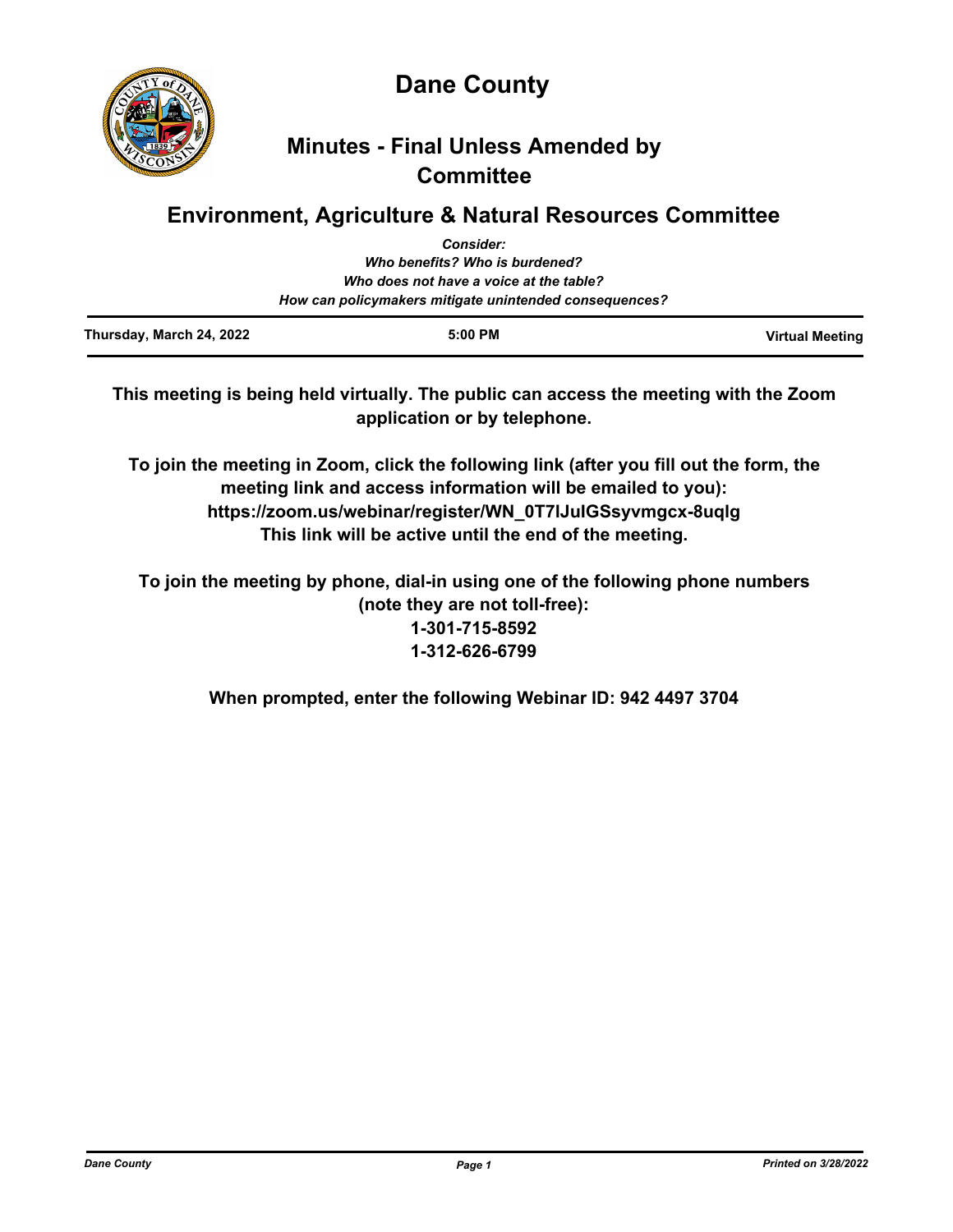**If you want to submit a written comments for this meeting, or send handouts for committee members, please send them to lwrd@countyofdane.com**

**PROCESS TO PROVIDE PUBLIC COMMENT: ANY MEMBERS OF THE PUBLIC WISHING TO REGISTER TO SPEAK ON/SUPPORT/OPPOSE AN AGENDA ITEM MUST REGISTER USING THE LINK ABOVE (even if you plan to attend using your phone).**

**Registrations to provide public comment will be accepted until 30 minutes prior to the beginning of the meeting.**

**If you join the meeting with Zoom, when the item you have registered for is before the board/committee, you will be promoted to a panelist. Once a panelist, you can turn on your webcam and you will be able to unmute yourself.**

**If you join the meeting with your phone, when the item you have registered for is before the board/committee, you will be unmuted and hear, "the host would like you to unmute your microphone, you can press \*6 to unmute." Please press \*6.**

**If you indicated that you would like to be called if you aren't attending the Zoom meeting when the item you have registered for is before the board/committee, you will be called. Please answer your phone. You will be directed to press 1 to join the meeting and then \*6 to unmute yourself.**

*Interpreters must be requested in advance; please see the bottom of the agenda for more information.*

*Los intérpretes deben solicitarse con anticipación; consulte el final de la agenda para obtener más información.*

*Yuav tsuam tau thov txog cov neeg txhais lus hau ntej; thov saib hauv qab kawg ntawm qhov txheej txheem rau cov ntaub ntawv ntxiv.*

## **A. Call To Order**

**Chair Ritt called the meeting to order at 5:52 pm.**

**Youth Governance Member present: Aarush Jain** 

**Others present: Tom Mathies, Waltraud Brinkman**

**Staff present: Laura Hicklin**

### **B. Consideration of Minutes**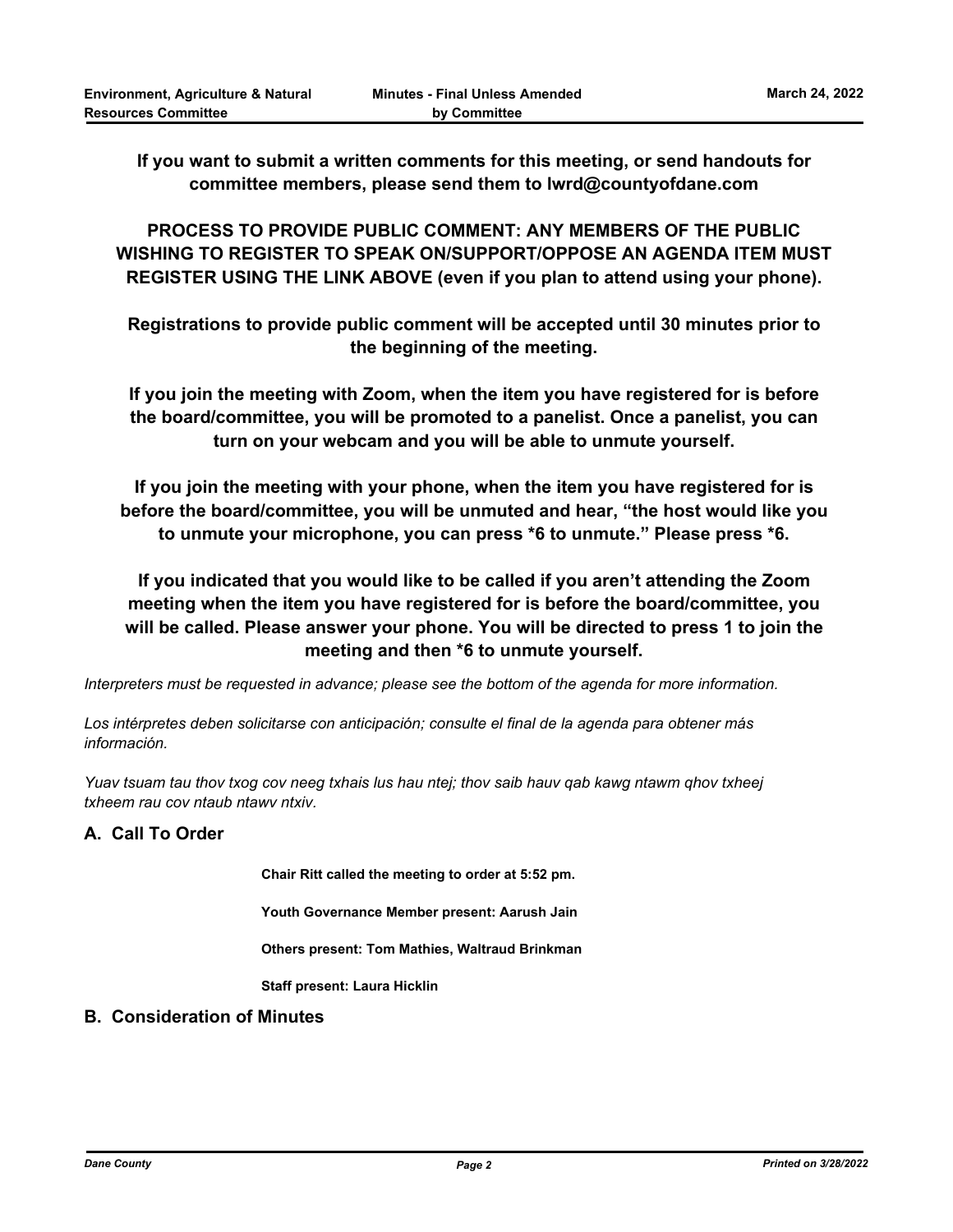| 2021           | Minutes of the March 10, 2022 Environment, Agriculture & Natural |
|----------------|------------------------------------------------------------------|
| <b>MIN-702</b> | Resources Committee meeting.                                     |

*Sponsors:* Environment and Agriculture & Natural Resources Committee

### *Attachments:* [EANR 03.10.22](http://dane.legistar.com/gateway.aspx?M=F&ID=8936abf1-1411-48b3-a50f-8b4e787f26ae.pdf)

**A motion was made by CHAWLA, seconded by LEVIN, that the Minutes be approved. The motion carried by a voice vote 6-0, YGP 1-0.**

### **C. Fund Transfers**

#### 2021 FUND TRANSFER REQUEST\_LTE FUNDS DONATION

### [FTR-042](http://dane.legistar.com/gateway.aspx?m=l&id=/matter.aspx?key=22445)

*Attachments:* [2021 FTR-042\\_FOCSRA LTE donation](http://dane.legistar.com/gateway.aspx?M=F&ID=da6faf9c-de97-4755-8c21-d1a70f512a08.pdf)

**A motion was made by CHAWLA, seconded by LEVIN, that the Fund Transfer be recommended for approval. The motion carried by a voice vote 6-0, YGP 1-0.**

### **D. Referrals (Resolutions & Ordinance Amendments)**

**1.** 2021 [RES-410](http://dane.legistar.com/gateway.aspx?m=l&id=/matter.aspx?key=22506) ACCEPTANCE OF WI DEPARTMENT OF NATURAL RESOURCES GRANT TO REPLACE SNOWMOBILE TRAIL BRIDGE

*Sponsors:* RIPP, JOERS and RITT

Attachments: 2021 RES-410 Snowmobile bridge grant MSD 2 bridge

[2021 RES-410 Fiscal Note](http://dane.legistar.com/gateway.aspx?M=F&ID=79a17821-7520-4277-829c-8d847cb574fe.pdf)

**A motion was made by CHAWLA, seconded by LEVIN, that the Resolution Requiring 2/3rds Vote be recommended for approval. The motion carried by a voice vote 6-0, YGP 1-0.**

- **E. Items Requiring Committee Action**
- **F. Presentations**
- **G. Reports to Committee**
- **H. Future Meeting Items and Dates**

**The next meeting will be at the call of the Chair.**

### **I. Public Comment on Items not on the Agenda**